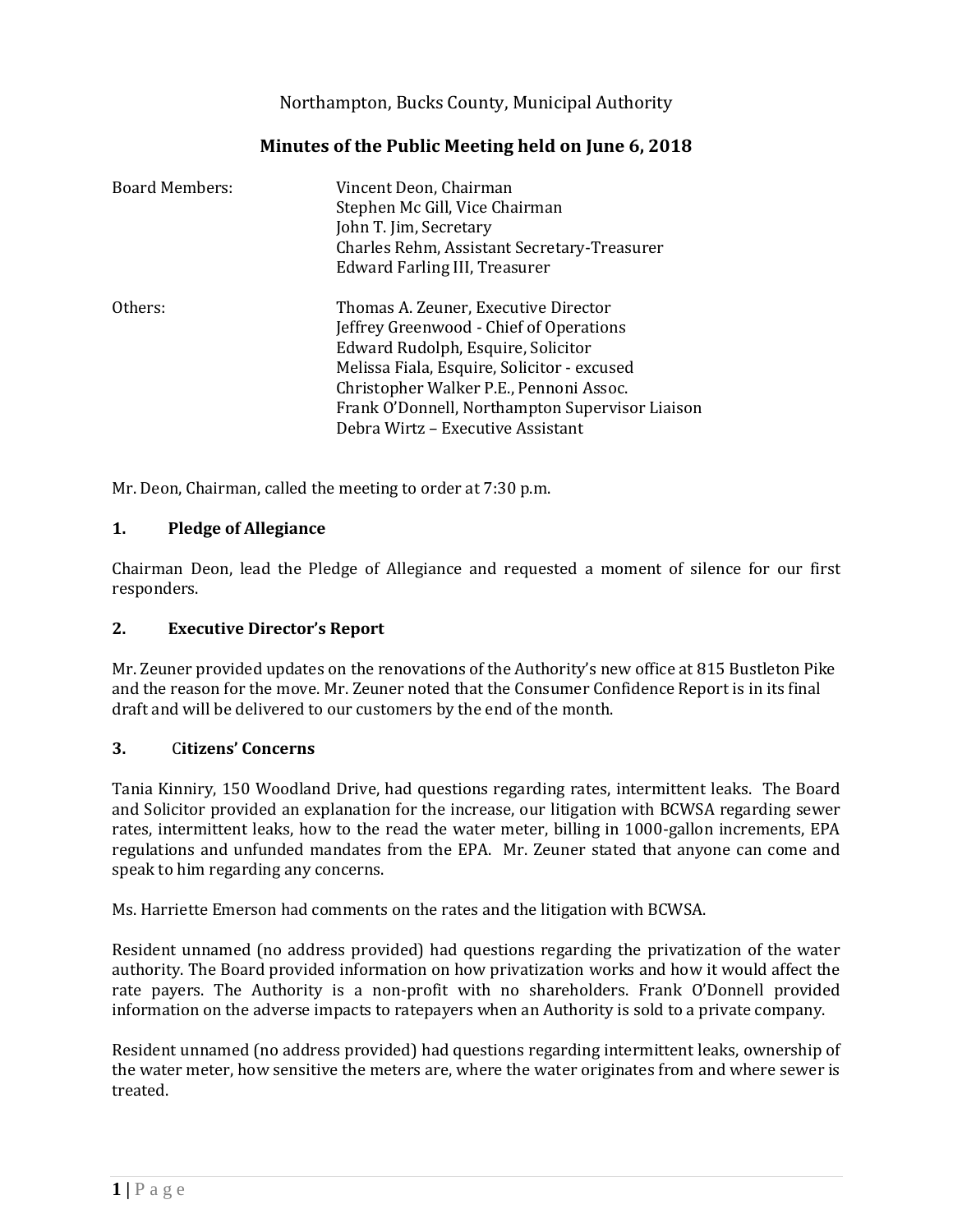# **4. Approval of the Minutes of May 2, 2018**

A motion (Farling-McGill) made to approve the Minutes of May 2, 2018 passed with 5 ayes.

### **5. Check Requisitions / Accounts Payable**

A motion (Farling-McGill) adopting the following resolutions passed 5 with ayes.

**Requisition No. 2142** dated May 16, 2018 in the amount of \$188,335.16 **Requisition No. 2143** dated May 30, 2018 in the amount of \$1,436,860.66 **Requisition No. 2144** dated June 06, 2018 in the amount of \$402,658.20

The major items paid under **Requisition No. 2142** are as follows: PECO - \$21,201.91; BCWSA - 16,100.00; Emergency Generator - \$2,160.00; Exeter Supply Co. Inc. - \$11,800.00; Herbert Rowland & Grubic - \$15,866.03; Independence Blue Cross - \$11,013.27; Interior Space and Design - \$1,031.50; Karl Hops Inc. - \$1,032.25; Teamster Health & Welfare Fund - \$18,962.16; Univar USA Blue Book Inc. - \$1,088.39; US Postal Service - \$5000.00; and \$75,000.00 for payroll.

The major items paid under **Requisition No. 2143** are as follows: BCWSA - Sewer - \$590,620.80; BCWSA - Water - \$148,438.34; Block Communications - \$1,242.31; Cues - \$20,000.00; Eurofins QC - \$4,734.90; First Nat'l Bank of Newtown - \$421,597.87; Gannett Fleming Corp. - \$6,281.32; Guardian - \$4,042.70; JH Shanahan - \$5,555.00; Karl Hops Inc. - \$1,476.22; Link Computer Corp. - \$3,532.20; LookFirst Technology - \$10,396.51; LRM Inc. - \$6,987.00; Office Basics - \$2,675.89; Phillips & Donovan Architects LLC - \$9,996.58; BCWSA disputed - \$119,407.74 and \$75,000.00 for payroll.

The major items paid under **Requisition No. 2144** are as follows: CSL Services Inc. - \$17,950.00; D J Pinciotti Construction - \$11,010.50; Eagle Power Turf - \$1,407.00; Electri-Tech Inc. - \$10,755.00; Exeter Supply Co. Inc. - \$2,112.39; First Nat'l Bank of Newtown - \$59,129.38; LB Water Service - \$3,293.52; LBI Construction, LLC -\$32,856.17; Loretta Ostroff - \$2,200.00; Myco Mechanical Inc. - \$47,062.80; PECO - \$17,907.52; RIO Supply Inc. - \$11,540.70; Rodgers Mechanical Co. - \$21,600.00; Rudolph Clarke LLC - \$37,962.75; TD Card Services - \$12,662.76; Teamster Health & Welfare Fund - \$18,962.16; US Postal Service - \$5000.00; USA Blue Book - \$2,065.14; Witmer Public Safety Group - \$2,427.00 and \$75,000.00 for payroll.

### **6. Annual Grouting Contract 1-S-A-18**

A motion (McGill-Jim) made to award Project #1-S-A-18 Sewer Grouting, to the lowest responsible bidder, Diversified Infrastructure Inc. of Watertown Connecticut, in the amount of \$220,650.00 for base bids and add alternates passed with 5 ayes.

## **7. Toner Homes NTPN LLC – Letter of Credit Reduction #1**

A motion (McGill-Rehm) made to authorize the following reductions in the Letters of Credit with Tompkins VIST Bank for Toner Homes Northampton LLC (444 St Leonards Subdivision)

LOC# 540001950 in the amount of \$51,568.92

LOC# 540001951 in the amount of \$10,337.20 in accordance with the Pennoni Assoc. Inc. review letter of May 21, 2018 passed with 5 ayes.

## **8. Toner Homes NTPN LLC – Letter of Credit Reduction #2**

A motion (Deon-Jim) made to authorize the following reductions in the Letters of Credit with Tompkins VIST Bank for Toner Homes Northampton LLC (444 St Leonards Subdivision)

LOC# 540001951 in the amount of \$35,548.42